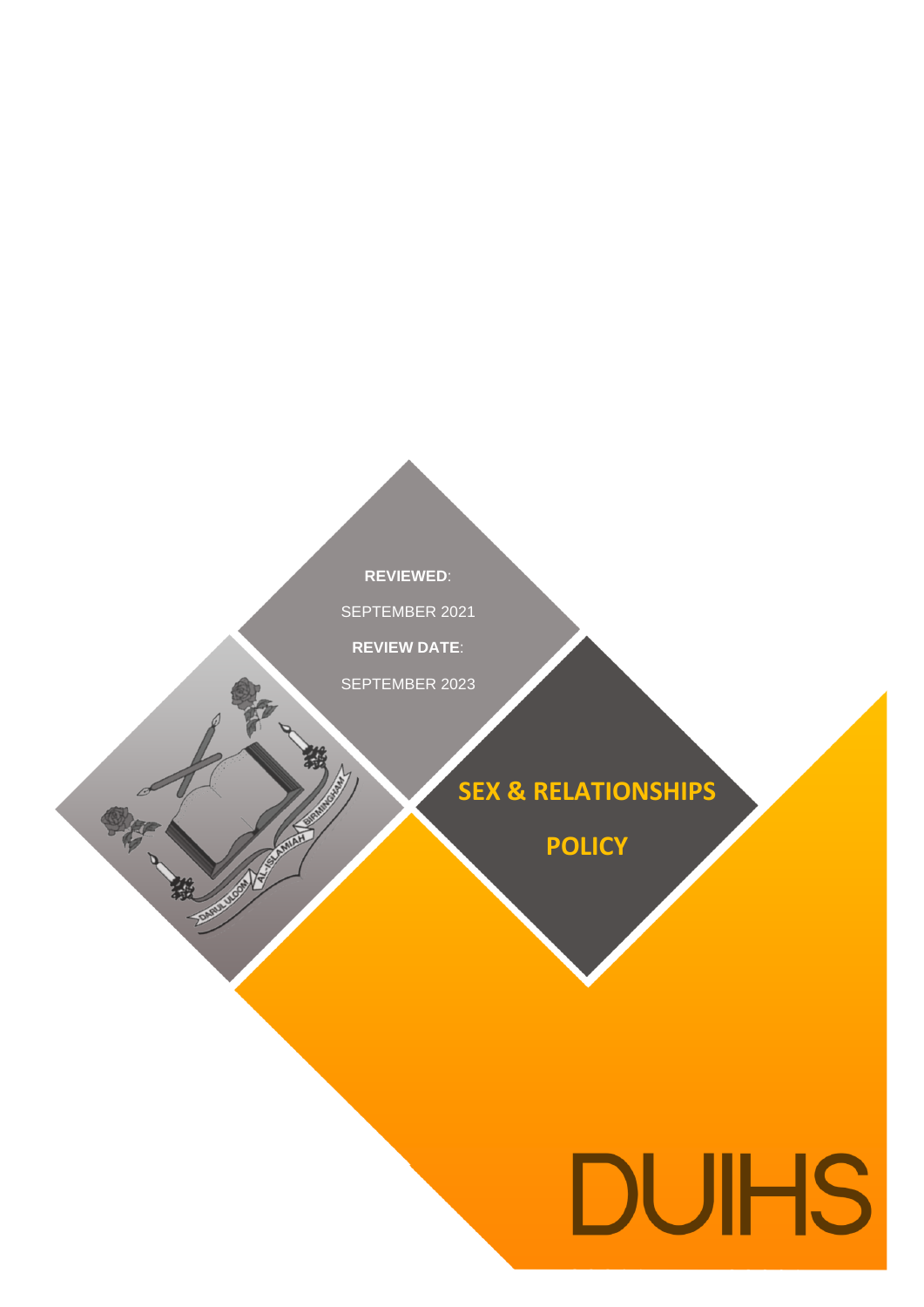# **Contents**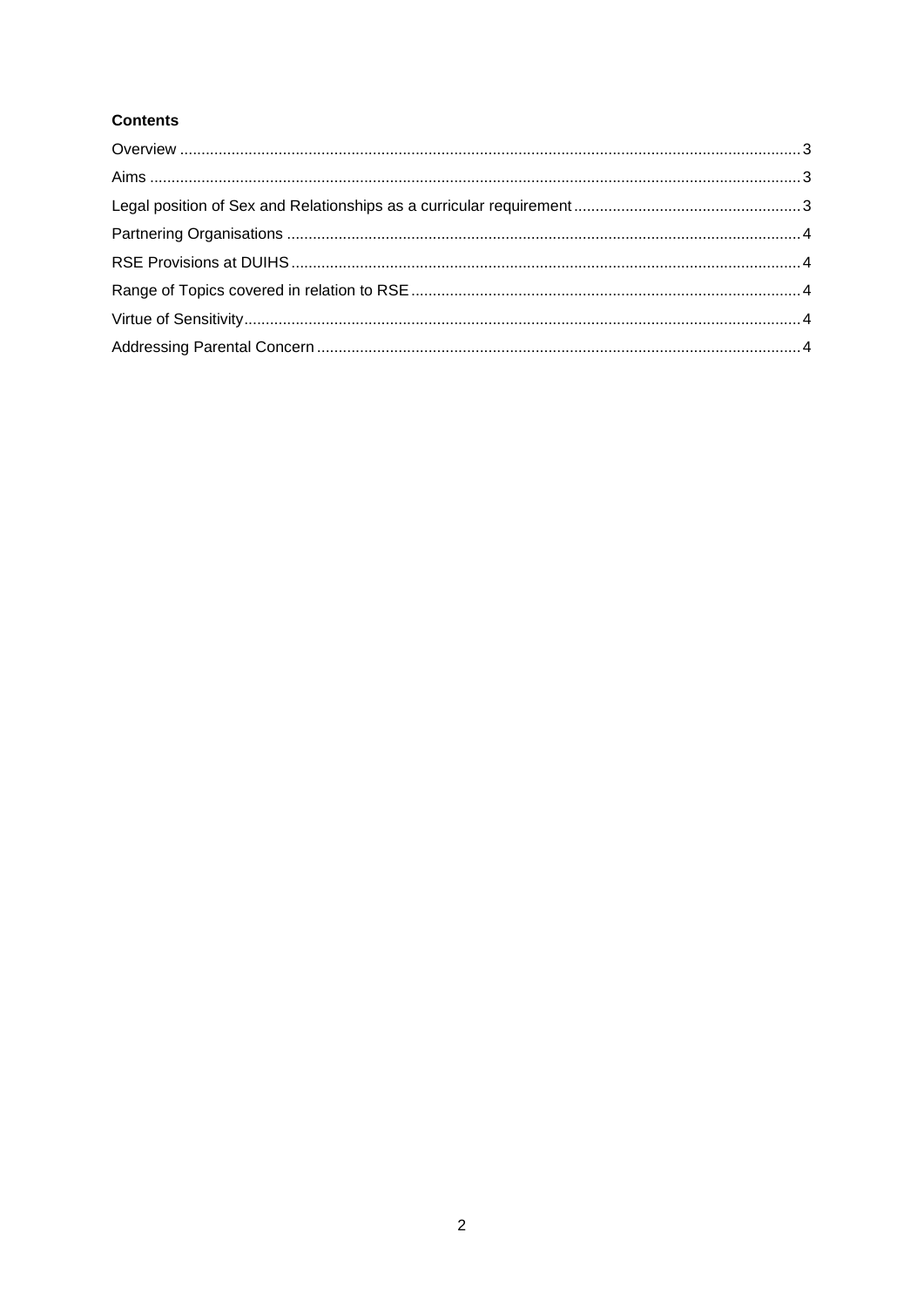### <span id="page-2-0"></span>**Overview**

DUIHS acknowledges the importance of understanding sex and relationships from a responsible perspective at an early age, given the access and openness made available in contemporary society through technological development and growing independence. From a safeguarding and wellbeing perspective, the school recognises its obligation to impart a whole understanding in developing emotional and physical, spiritual, moral, social and cultural in readiness for opportunities, experiences and responsibilities that are due in adult life.

#### <span id="page-2-1"></span>**Aims**

The core aim of the RSE provisions within the school is to nurture pupils towards growing a desire for healthy, beneficial, loving and reward relationships, whilst refraining from damaging ones. In supplement, pupils will become more aware of their bodies, understanding the changes they undergo through puberty, their sexual health and emotional stability. All curriculum and activity adhering to the plans regarding RSE will do so with respect to the Islamic ethos, ensuring sensitivities are effectively measured and considered. The following is a non-exhaustive list of aims as per the RSE curriculum. A more expansive explanation of topics can be found in the *Statutory Guidance* for RSE (Secondary) – Updates of 2021:

- To support personal, social and emotional development of its pupils
- To help pupils name and become aware of their bodies, the changes and functions of the different parts and organs
- To gradually help pupils become familiar with appropriate terminology in relation to issues of sex and relationships
- To build confidence in pupils when discussing, listening or thinking about relationships and associated emotions
- To help pupils be confident and righteous in asserting their rights and choices as free-willed individuals
- To guide pupils to be aware of the rights and choices of others in respect to relationships
- To guide pupils to understand about pressures and dangers associated with unhealthy relationships
- To educate pupils in understanding the parameters of healthy and caring relations
- To deliver the RSE curriculum in a free, open, trusting and Islamic manner
- To educate pupils in valuing relationships particularly family members
- To guide pupils to value moral considerations
- To guide pupils to manage emotions confidently and sensitively
- To help grow respect and empathy towards themselves and others
- To teach pupils how to manage conflict
- To guide pupils in understanding and avoiding what entails abuse and exploitation
- To guide pupils towards understanding the impacts and features of the body and sexual interactions including menstruation, STI and contraception
- To build confidence within pupils to be able to ask questions and relieve their curiosities in matters of sex and relationships

#### <span id="page-2-2"></span>**Legal position of Sex and Relationships as a curricular requirement**

<span id="page-2-3"></span>As dictated in DfE's guidance, *Relationships and sex education (RSE) (2019: updated 2021) and health education*, it is compulsory upon schools to impart RSE since September 2020, having all documentation and preparations to deliver the education ready by no later than the summer term of 2021. Its statutory requirement and guidance are ratified under Section 80A of the Education Act 2002 and section 403 of the Education Act 1996. However, with the particulars of these sections not applying directly to independent schools, DUIHS is subject to the *The Education (Independent School Standards) Regulations 2014* (Gov). As such the school maintains the right, under the dictation of Part 1: Quality of education provided, section 2(2)(d), to impart RSE in light of, and with its guidance from, its Islamic Ethos.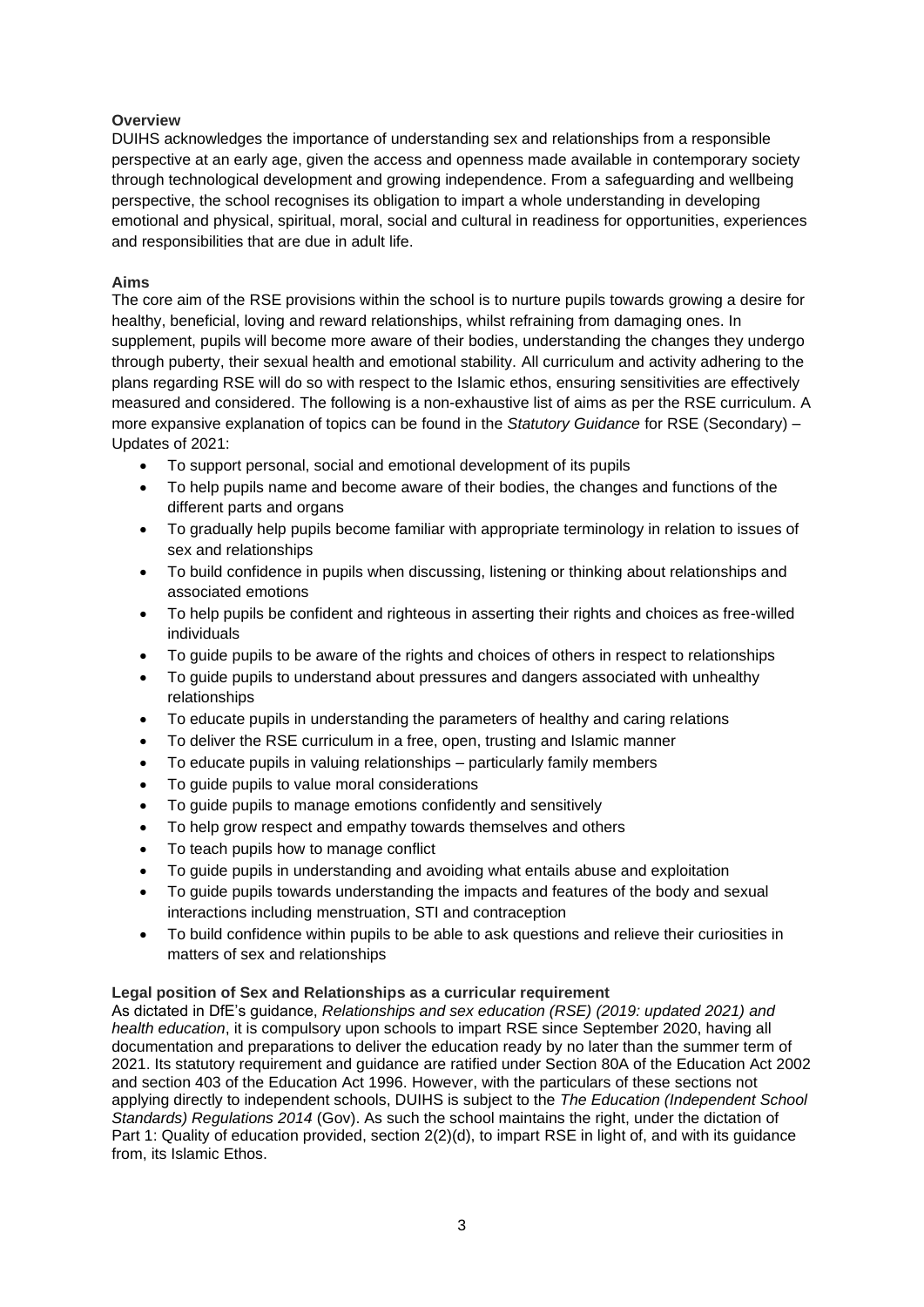#### **Partnering Organisations**

To standardise the process of development and to enable systemisation of RSE as a formal, official and accredited syllabus, DUIHS has partnered with the Association of Muslim Schools (AMS). AMS' RSE syllabus effectively covers all matters pertaining to the needs dictated in DfE's RSE guidance and navigates respectively around matters that would contradict or offend the sensitivities of an Islamic system, all whilst remaining adherent to the Equality Act (2010).

#### <span id="page-3-0"></span>**RSE Provisions at DUIHS**

The school aims to impart the RSE curriculum through as many mediums as possible. This includes the more obvious avenues such as reproduction, pregnancy and sexual relationships taught through science in biology, or the conventional aspects of such topics in PSHE. It also includes application in less obvious affiliations such as English during which pupils may learn and analyse abusive relationships, and PE during which they may become more of their hormonal developments and energy surges (see curriculum (and audit) for further information). As of 2021/2022 academic year, PHSE is to be delivered across 5-years.

#### <span id="page-3-1"></span>**Range of Topics covered in relation to RSE**

The following is a non-exhaustive list of the umbrella topics covered within the DUIHS curricula:

- Puberty / Periods
- Puberty and Cleanliness
- FGM / Circumcision
- Marriage and Divorce
- Online / Media Relationships inc. Social Networks
- Pornography
- Forced Marriages
- Healthy (and halaal) relationships
- Sexual Relationships and Reproduction
- Reproduction: Babies and Pregnancy
- Law and Protection against Sexual Harassment
- Sexually Transmitted Diseases and Infections
- Sanctity of Life: Euthanasia and Abortion
- Gender-specific roles and rights and equality

#### <span id="page-3-2"></span>**Virtue of Sensitivity**

DUIHS virtues to the RSE curriculum with respect to the rights and sensitivities revolving around it including age groups, maturity, thresholds of religious views and naivety. As such, the topics will be taught according to need and maturity. For instance, DUIHS recognises how, with the broadness of access to internet mediums, unsanctioned friendships and pornography are common with society, and will thus educate on this matter with a *safeguarding* tone. The school does, however, recognise the risks of exposing such topics and/or content to younger individuals and as such virtues to do so in a considerate manner. This may, for example, include selective vocabulary calling *pornography*  'inappropriate and revealing images of men and women' in year 7 and 8 and 'indecent exposure' in year 9. DUIHS takes into consideration safeguarding and child protection matters, ensuring the deliverance of RSE is functional, necessary and sensitive to the needs and confidences of pupils.

#### <span id="page-3-3"></span>**Addressing Parental Concern**

Prior to implementing the curriculum, DUIHS hosted three seminars, during which parents offered their concerns and reservations regarding the delivery of RSE. As such, the curriculum build, the partnering with AMS and this policy were derived with respect and consideration to these views. Going forward, appreciating anxieties that may yet exist regarding the policy and its elements, the school endeavours to do the following as much as possible:

- Work with parents in partnership, respecting their rights as key components in the pupils' development in terms of sex and relationships
- Release curriculums in due course to allow parents insight into delivery of materials pertaining to RSE, granting ample opportunity to clarify concerns and reservations